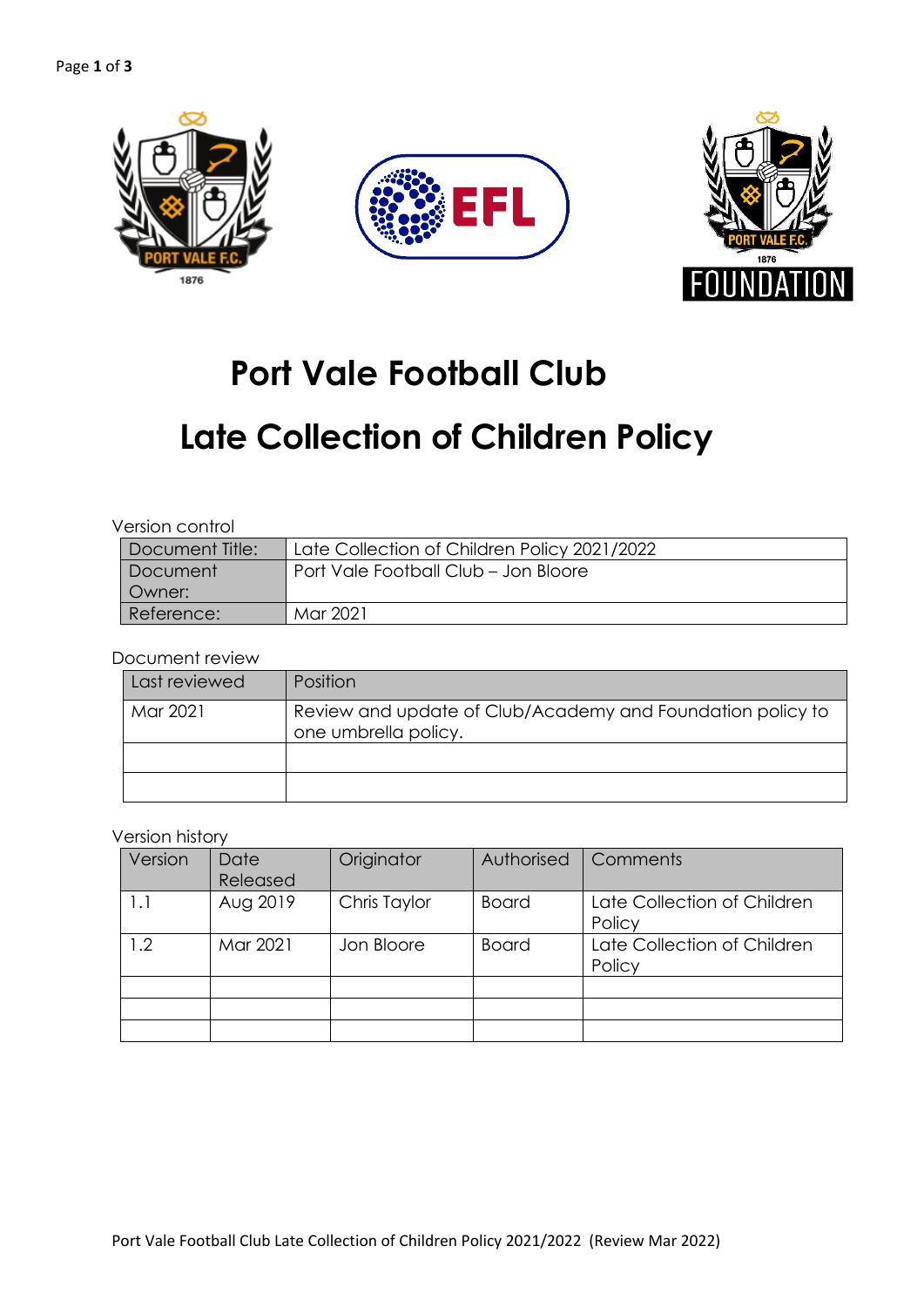# **1. The purpose and Scope of this Policy statement**

This Policy is for use across the club and is to be observed by all those who work with children, young persons, and families as part of its football and educational programmes. The Policy exists to ensure that best practice is promoted and adhered to.

Activities undertaken at the following locations/departments are under the remit of this policy which include:

- Port Vale Football club and the Vale Park Stadium
- Port Vale Foundation Trust
- Port Vale First Team
- Port Vale Academy and youth development
- Port Vale ladies Football team
- Port Vale Retail Store.

# **Late Collection of Children Statement**

Port Vale Football Club recognises that on occasions, the parent/guardian may be delayed and unable to collect their child from training or after an event.

The list of emergency numbers held by the Academy, Foundation and specific team coaches for the parent/guardian will be used in such situations. The parent/guardian should inform the appropriate club officer if they are delayed. If they wish another parent/guardian to transport their child home, parental/guardian consent must be given first before this will be allowed.

The club officers will never leave a child or young person alone unless they are over 16, and then only with the parent/guardian's permission. It is recognised some young people aged 16 and over will take themselves home so the club officer must assess situations as they arise in an appropriate manner. If this is the case, we would like the parent /guardian to inform the club in advance that this will be the case to avoid confusion or unnecessary alarm.

Until a child is collected, to maintain the wellbeing of all concerned, two appropriate club officers will remain with the player. If a parent/guardian arrives to collect a child and the club officers are concerned at their ability to take appropriate care of the child, (i.e. they are under the influence of alcohol or drugs to the level where they are unfit to drive, and /or take care of their child) the club should gain advice from the Designated Safeguarding Officer. In these circumstances, the club may contact the local Police and children's safeguarding teams.